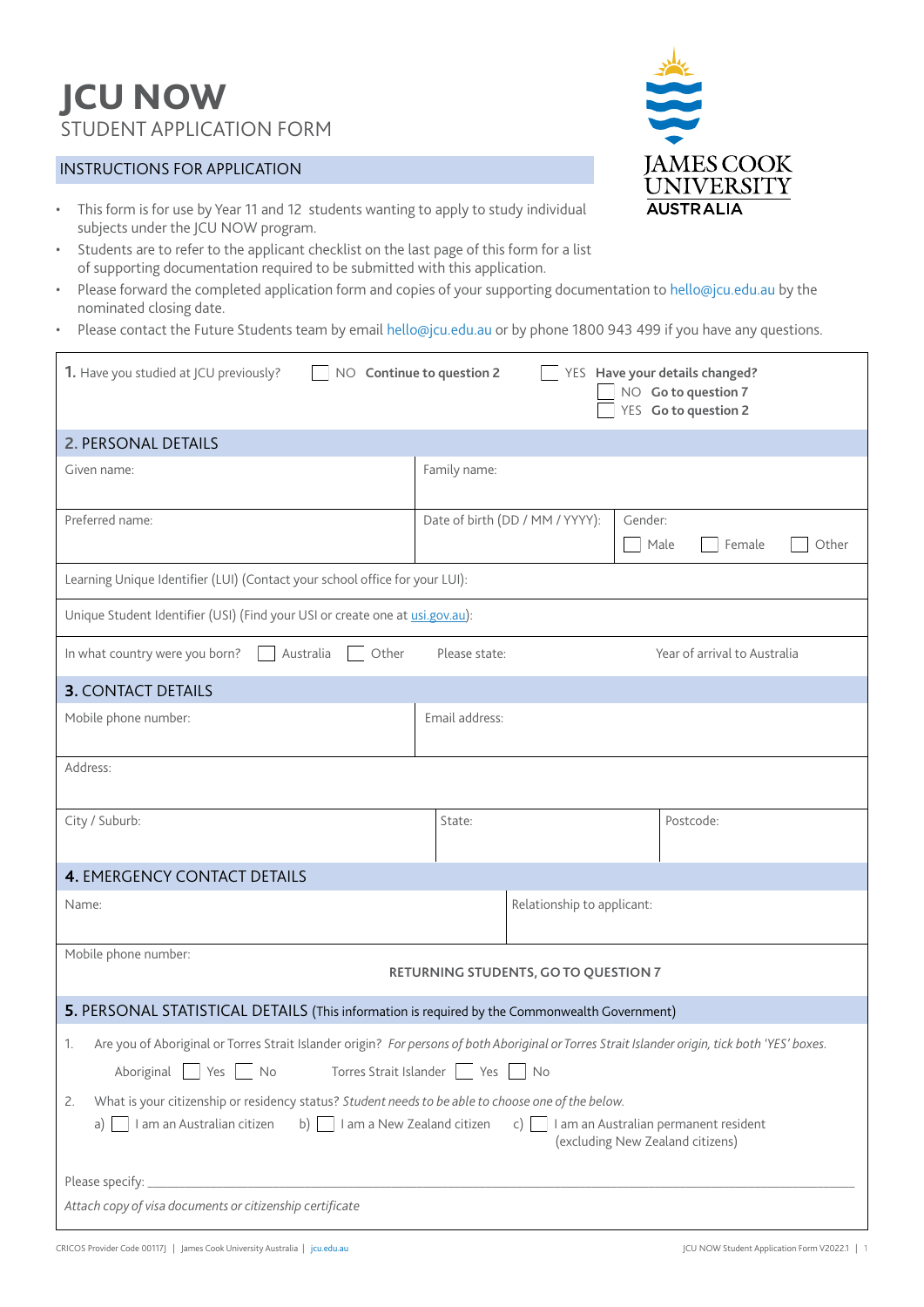# EDUCATION LEVEL OF YOUR PARENTS OR GUARDIANS

These questions are about the highest level of education completed by your parents or guardians. The Australian Government Department of Employment, Education and Workplace Relations requires this information to be collected for statistical purposes. It will not be used by James Cook University in the assessment of your application.

Please answer for up to two people who, during all (or most) of your school years, were your parents or guardians. If you have more than two, answer for the two you have spent the most time with.

| Female<br>Female<br>Male  <br>Male<br>Please tick one:<br>I have no parent /guardian<br>I have no parent /guardian<br>*or equivalent<br>Postgraduate qualification (e.g. Graduate diploma, masters degree, PhD)<br>Bachelor degree<br>Other post-school qualifications (e.g. Associate degree, diploma, advanced<br>diploma, completed apprenticeship, VET/TAFE certificate<br>Completed Year 12 schooling*<br>Completed Year 10 schooling,*<br>continued at school, but didn't complete Year 12 schooling*<br>Completed Year 10 schooling*<br>Didn't complete Year 10 schooling* |  |  |  |  |
|-----------------------------------------------------------------------------------------------------------------------------------------------------------------------------------------------------------------------------------------------------------------------------------------------------------------------------------------------------------------------------------------------------------------------------------------------------------------------------------------------------------------------------------------------------------------------------------|--|--|--|--|
|                                                                                                                                                                                                                                                                                                                                                                                                                                                                                                                                                                                   |  |  |  |  |
|                                                                                                                                                                                                                                                                                                                                                                                                                                                                                                                                                                                   |  |  |  |  |
|                                                                                                                                                                                                                                                                                                                                                                                                                                                                                                                                                                                   |  |  |  |  |
|                                                                                                                                                                                                                                                                                                                                                                                                                                                                                                                                                                                   |  |  |  |  |
|                                                                                                                                                                                                                                                                                                                                                                                                                                                                                                                                                                                   |  |  |  |  |
|                                                                                                                                                                                                                                                                                                                                                                                                                                                                                                                                                                                   |  |  |  |  |
|                                                                                                                                                                                                                                                                                                                                                                                                                                                                                                                                                                                   |  |  |  |  |
|                                                                                                                                                                                                                                                                                                                                                                                                                                                                                                                                                                                   |  |  |  |  |
|                                                                                                                                                                                                                                                                                                                                                                                                                                                                                                                                                                                   |  |  |  |  |
| Don't know                                                                                                                                                                                                                                                                                                                                                                                                                                                                                                                                                                        |  |  |  |  |
| <b>6. ENGLISH LANGUAGE REQUIREMENTS</b>                                                                                                                                                                                                                                                                                                                                                                                                                                                                                                                                           |  |  |  |  |
| 1. Do you speak a language other than English at your permanent home residence?<br><b>No</b><br>Yes                                                                                                                                                                                                                                                                                                                                                                                                                                                                               |  |  |  |  |
| If 'YES', name of non-English language that is spoken most often: _______________                                                                                                                                                                                                                                                                                                                                                                                                                                                                                                 |  |  |  |  |
| 2. Is English your first language? Yes No<br>If 'NO' please specify first language: ________<br>Go to question 8                                                                                                                                                                                                                                                                                                                                                                                                                                                                  |  |  |  |  |
| 7. JCU DETAILS                                                                                                                                                                                                                                                                                                                                                                                                                                                                                                                                                                    |  |  |  |  |
| Given name:<br>Family name:                                                                                                                                                                                                                                                                                                                                                                                                                                                                                                                                                       |  |  |  |  |
| Date of birth (DD / MM / YYYY):<br>Email:                                                                                                                                                                                                                                                                                                                                                                                                                                                                                                                                         |  |  |  |  |
|                                                                                                                                                                                                                                                                                                                                                                                                                                                                                                                                                                                   |  |  |  |  |
| JC number:<br>Student Number:                                                                                                                                                                                                                                                                                                                                                                                                                                                                                                                                                     |  |  |  |  |
| Previous subjects studied at JCU:                                                                                                                                                                                                                                                                                                                                                                                                                                                                                                                                                 |  |  |  |  |
|                                                                                                                                                                                                                                                                                                                                                                                                                                                                                                                                                                                   |  |  |  |  |
| 8. SUBJECT ENROLMENT                                                                                                                                                                                                                                                                                                                                                                                                                                                                                                                                                              |  |  |  |  |
| Which teaching period do you wish to commence study?<br>Teaching period 1<br>Teaching period 2                                                                                                                                                                                                                                                                                                                                                                                                                                                                                    |  |  |  |  |
| Which location are you wanting to study at? $\Box$ Cairns<br>Townsville<br>Online                                                                                                                                                                                                                                                                                                                                                                                                                                                                                                 |  |  |  |  |
| Please refer to available subjects on the JCU NOW website for the most up-to-date information on subject availability<br>at each location and requirements.                                                                                                                                                                                                                                                                                                                                                                                                                       |  |  |  |  |
| In the table below, enter the subject code, subject title and study period for the course you wish to enrol in.                                                                                                                                                                                                                                                                                                                                                                                                                                                                   |  |  |  |  |
|                                                                                                                                                                                                                                                                                                                                                                                                                                                                                                                                                                                   |  |  |  |  |
| Subject code (e.g. CMN101)<br>Subject title (e.g. Introduction to Creative Entrepreneurship)                                                                                                                                                                                                                                                                                                                                                                                                                                                                                      |  |  |  |  |
| Study period code                                                                                                                                                                                                                                                                                                                                                                                                                                                                                                                                                                 |  |  |  |  |
|                                                                                                                                                                                                                                                                                                                                                                                                                                                                                                                                                                                   |  |  |  |  |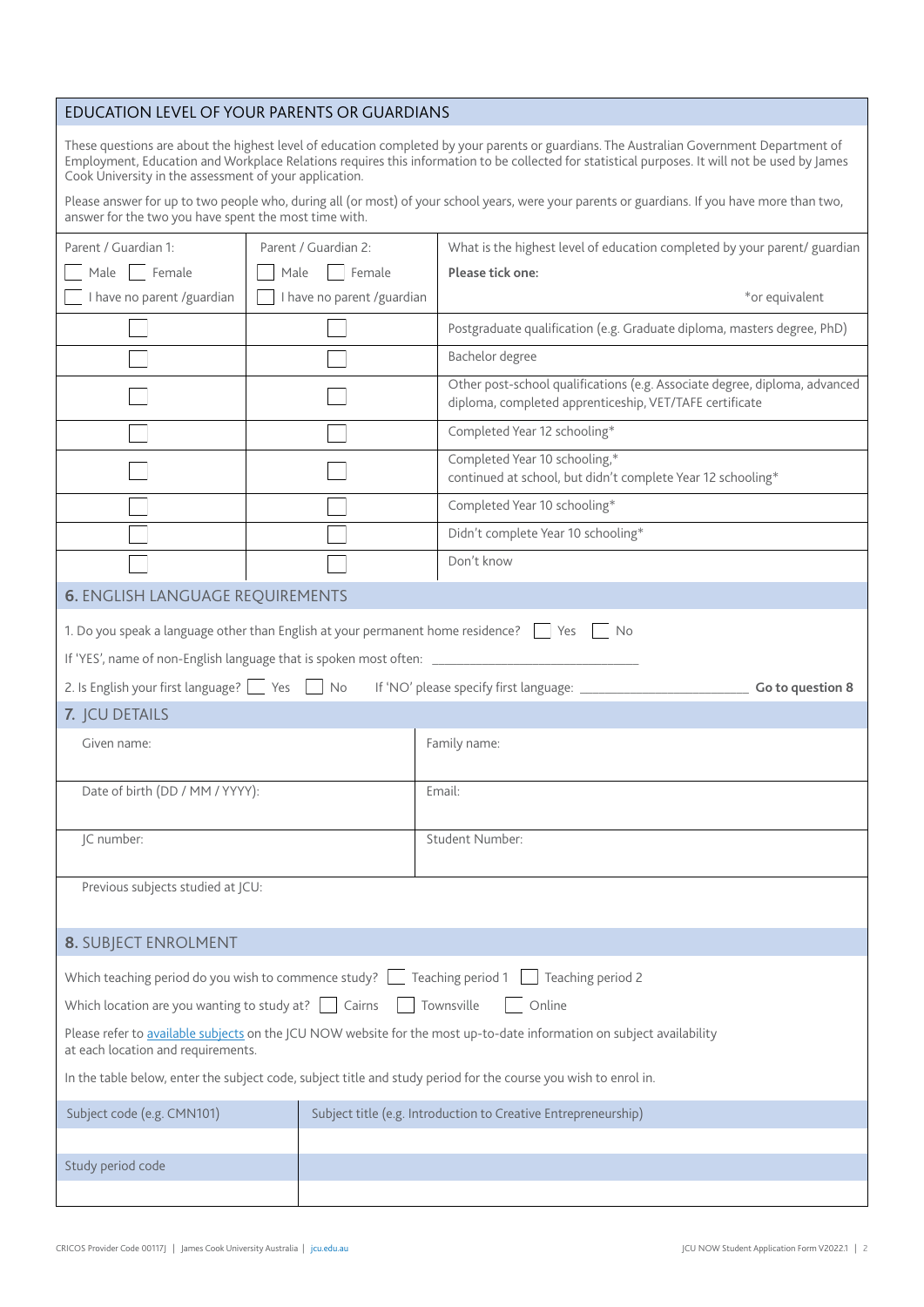| ACADEMIC HISTORY Please attach a copy of your most recent Report Card                                                                                                                                                                                                                                                                                                                                                                                    |                                                                                                                                     |  |  |  |
|----------------------------------------------------------------------------------------------------------------------------------------------------------------------------------------------------------------------------------------------------------------------------------------------------------------------------------------------------------------------------------------------------------------------------------------------------------|-------------------------------------------------------------------------------------------------------------------------------------|--|--|--|
| School name:                                                                                                                                                                                                                                                                                                                                                                                                                                             |                                                                                                                                     |  |  |  |
|                                                                                                                                                                                                                                                                                                                                                                                                                                                          | Your year level (during your intended semester of study): _____________ The year you will complete Year 12: __________              |  |  |  |
| School subjects being studied during your intended semester of study (e.g. Chemistry, Mathematical Methods):                                                                                                                                                                                                                                                                                                                                             |                                                                                                                                     |  |  |  |
| <b>ADMISSION STATISTICAL DETAILS</b>                                                                                                                                                                                                                                                                                                                                                                                                                     |                                                                                                                                     |  |  |  |
| List any other educational qualifications you have completed (e.g. Certificate III in Information Technology):                                                                                                                                                                                                                                                                                                                                           |                                                                                                                                     |  |  |  |
|                                                                                                                                                                                                                                                                                                                                                                                                                                                          |                                                                                                                                     |  |  |  |
| SCHOOL'S STATEMENT OF SUPPORT (To be completed by the JCU NOW coordinator)                                                                                                                                                                                                                                                                                                                                                                               |                                                                                                                                     |  |  |  |
| I confirm that:<br>• This student is achieving at B-grade average or better*<br>. This student meets the prerequisite/s for the course (if relevant), refer to available subjects.<br>. I believe this student is capable of successfully undertaking university study<br>· I agree to meet with this student regularly to discuss their progress and inform the University of any relevant issues.                                                      |                                                                                                                                     |  |  |  |
|                                                                                                                                                                                                                                                                                                                                                                                                                                                          |                                                                                                                                     |  |  |  |
|                                                                                                                                                                                                                                                                                                                                                                                                                                                          |                                                                                                                                     |  |  |  |
|                                                                                                                                                                                                                                                                                                                                                                                                                                                          | *Special circumstances may be considered on a case-by-case basis. Please attach a written statement if special circumstances exist. |  |  |  |
|                                                                                                                                                                                                                                                                                                                                                                                                                                                          |                                                                                                                                     |  |  |  |
| PARENT/CARER INTERNET PERMISSION DECLARATION                                                                                                                                                                                                                                                                                                                                                                                                             |                                                                                                                                     |  |  |  |
| NB: A parent or carer must sign this permission form.                                                                                                                                                                                                                                                                                                                                                                                                    |                                                                                                                                     |  |  |  |
| Print full name of applicant under the age of 18: ______________________________                                                                                                                                                                                                                                                                                                                                                                         |                                                                                                                                     |  |  |  |
| PERMISSION FOR INTERNET ACCESS<br>Federal Government legislation and internet service provider codes restrict internet services for people under 18 years of age.<br>The Broadcasting Services Amendment (Online Services) Act 1999, has created a co-regulatory scheme for dealing with internet content<br>including ensuring that internet access is not provided to people under the age of 18 without the consent of a parent or responsible adult. |                                                                                                                                     |  |  |  |
| For information on how to supervise use of the internet and how to protect people from offensive material on the internet, please consult the<br>Australian Communications and Media Authority website. JCU does not normally supervise and/or censor internet access.                                                                                                                                                                                   |                                                                                                                                     |  |  |  |
| Internet accounts are offered to staff and students of JCU for work associated with learning, teaching, research and administration. Staff<br>and students are bound by the Acceptable Use of ICT Resources Governing Policy which is available on the JCU website.                                                                                                                                                                                      |                                                                                                                                     |  |  |  |
| I am the parent/carer of the above-named applicant. I have read the Acceptable Use of ICT Resources Governing Policy and agree to the<br>conditions of use. I understand that all internet services are available through the network account and that no censorship of the applicant's<br>internet access will be undertaken by JCU.                                                                                                                    |                                                                                                                                     |  |  |  |
| PLEASE INDICATE YOUR PERMISSION (please select appropriate box):                                                                                                                                                                                                                                                                                                                                                                                         |                                                                                                                                     |  |  |  |
| I give permission for the above-named applicant to receive full access to the internet through JCU.                                                                                                                                                                                                                                                                                                                                                      |                                                                                                                                     |  |  |  |
| I do not give permission for the above-named applicant to receive full access to the internet via JCU.*                                                                                                                                                                                                                                                                                                                                                  |                                                                                                                                     |  |  |  |
| * Note: While parents/carers are not required to provide permission for the applicant to have internet access, if permission is withheld<br>then the applicant may be unable to complete their course/program of study.                                                                                                                                                                                                                                  |                                                                                                                                     |  |  |  |
|                                                                                                                                                                                                                                                                                                                                                                                                                                                          |                                                                                                                                     |  |  |  |